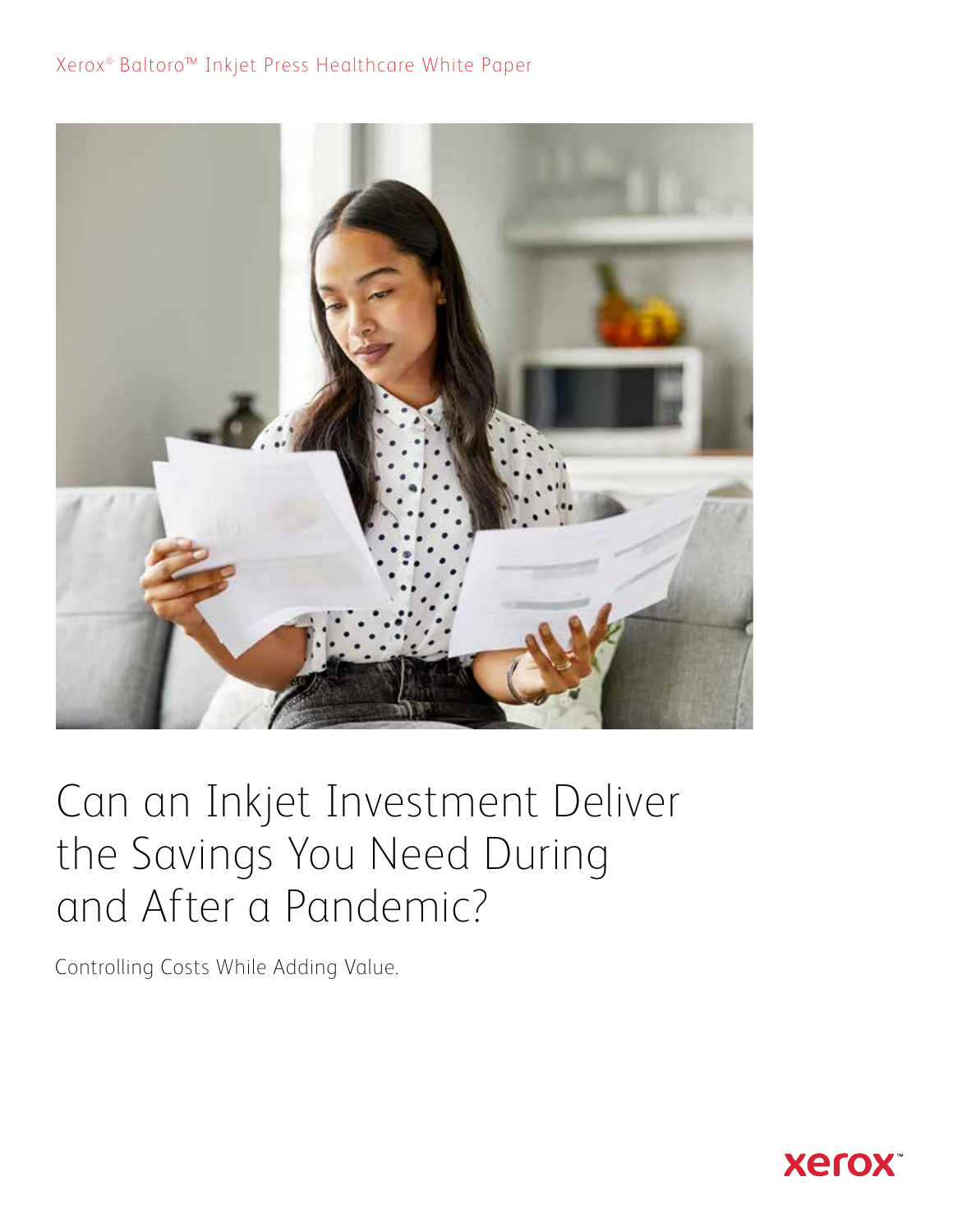# New Cost Reduction Mandate Requires a New Approach

The 2020 coronavirus pandemic ripped through many healthcare institutions like a hurricane, putting non-essential treatments on hold while abruptly shifting the focus to controlling Covid.

**The rapid response came at a high cost. Hospitals lost \$60 billion a month in early 2020 from postponed elective procedures1 .** Afraid of contagion, patients avoided healthcare facilities, resulting in revenue drops in emergency room cases (23 percent), outpatient visits (22 percent), hospital admissions (8 percent), and patient billings (6.6 percent)<sup>2</sup>. And fighting the pandemic introduced new costs. Treatments for patients hospitalized with the coronavirus cost an average  $$30,000^3$ , ranging to as much as \$88,000<sup>4</sup>. .



For healthcare in-plants, controlling costs has always been critical. The pandemic meant the in-plant's cost structure would once again go under the microscope. While going paperless may seem like a simple way to dramatically cut costs, the reality is far different. Electronic health records (EHR) systems that attempt to do this currently are the source of 60 percent of hospital printing which, for a 1,500-bed hospital, averages 96 million pages annually.

### **PRINT REMAINS ESSENTIAL**

Why so much paper? One reason is that it fills gaps left by electronic systems. That can mean paper ordering and reporting for ancillary services in labs, imaging, and pharmacies not comprehended by EHR and mailing to the 19 million Americans— 14.5 million of them in rural areas—who lack access to suitably fixed broadband service<sup>s</sup>. Some hospital departments still organize their work around paper charts, and many clinicians and patients prefer paper, particularly elderly patients who are most at risk for coronavirus complications.

If paper is necessary, can't printing be outsourced? Yes, but security requirements for billing systems and complying with HIPPA regulations make many healthcare institutions wary of adding a third party to the mix.

Often the result of this exercise is that healthcare in-plants bear the burden of delivering on the cost savings mandate with their existing outdated equipment and antiquated workflows. As volumes go up, shortcomings are exposed making it clear: this is not a path to dramatic savings.

"Using color printing to enhance workflow and the patient experience can increase efficiency and improve care across the healthcare industry."

– Print Time



1. https://www.washingtonpost.com/outlook/2020/08/04/covid-19-has-exposed-flaws-how-we-finance-hospitals/

2. https://www.yahoo.com/news/report-covid-19-historic-impact-134500139.html

- 4. https://www.aha.org/guidesreports/2020-05-05-hospitals-and-health-systems-face-unprecedented-financial-pressures-due
- 5. https://thehill.com/policy/technology/244579-fcc-report-19-million-lack-broadband-internet

## **Xerox**

<sup>3.</sup> https://www.cnbc.com/2020/04/09/heres-what-you-need-to-know-about-coronavirus-treatment-costs.html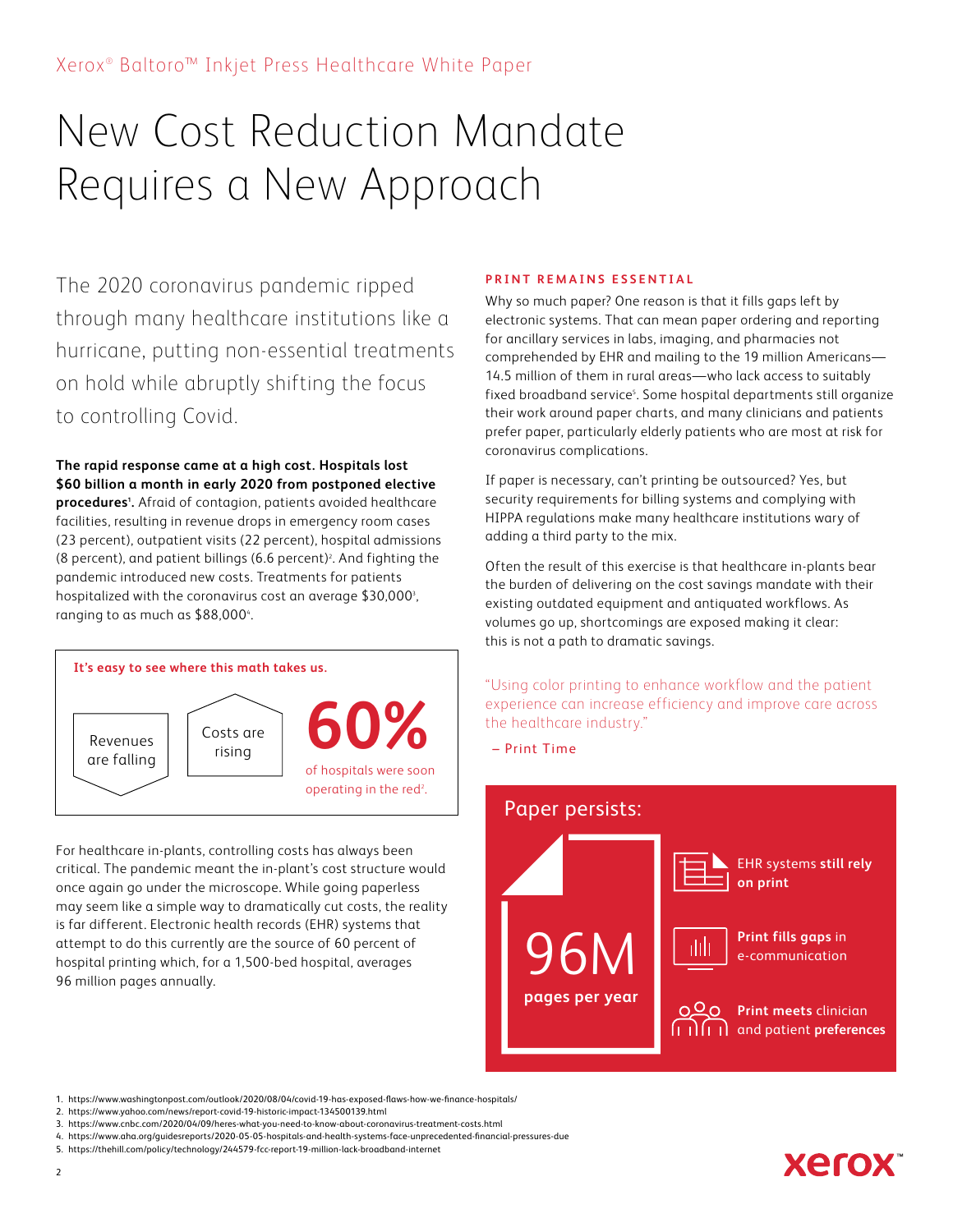## Xerox<sup>®</sup> Baltoro<sup>™</sup> Inkjet Press Healthcare White Paper



### **LEADERSHIP INKONOMICS**

It's counterintuitive to think that the once-in-a-hundred-years pandemic-induced mandate for dramatic cost savings could be best met by investing in a new inkjet press. But with the Xerox® Baltoro™ HF Inkjet Press, we make a good case not only for



achieving the dramatic cost savings you seek, but also for adding the kind of innovation, flexibility, and value that will make your in-plant a relevant contributor—and possibly even a revenue generator—for years to come.

Baltoro sets two significant benchmarks in its class: the best inkonomics (lowest total cost of ownership), offering the market's best promise for delivering on your savings mandate, and smallest footprint, ensuring it will fit in your shop. But those aren't the only sweet spots it hits. Baltoro delivers high capacity (up to 6 million pages per month) and high productivity (up to 300 impressions per minute) with efficient, reliable, highly automated operations to meet tightening SLAs. These include new Automated Intelligence features that automate key maintenance and image-quality steps to maximize reliability and reduce costs.

Baltoro is also versatile to handle all of the applications in your shop at the image quality level you require (up to true 1200 by 1200 dots per inch), enabling you to consolidate your equipment and save on lease costs. Installation is straightforward with simple onboarding and migration processes, and green-button operations. And Baltoro is scalable, so your system grows with you, giving you investment protection. For example, our new Color Accelerator module enables more applications and opportunity through an expanded media range and higher image quality on stocks like coated gloss cover.

With so much in its favor, Baltoro's industry leadership has been widely recognized with a number of awards, including the prestigious 2020 InterTech Technology Award for bringing truly disruptive innovation to the market.

"Nine in 10 consumers agreed that the quality of printed materials is an indication of the quality of service provided by a business."

– FedEx Office survey <sup>6</sup>

### **BRINGING NEW VALUE TO THE SHOP**

Dramatically reducing production costs is a key benefit Baltoro will bring to your shop. But it doesn't end there, for this system also will provide many opportunities to introduce new value to your offerings.

You'll be able to apply color cost-effectively to a broad range of formerly black-only applications to improve visual appeal and better focus read attention. Increased understanding can accelerate bill payments and reduce queries to the call center, saving money and enhancing post-visit care.

6. https://newsroom.fedex.com/newsroom/fedex-office-survey-reveals-enduring-preference-for-printed-materials-in-todays-increasingly-digital-environment/